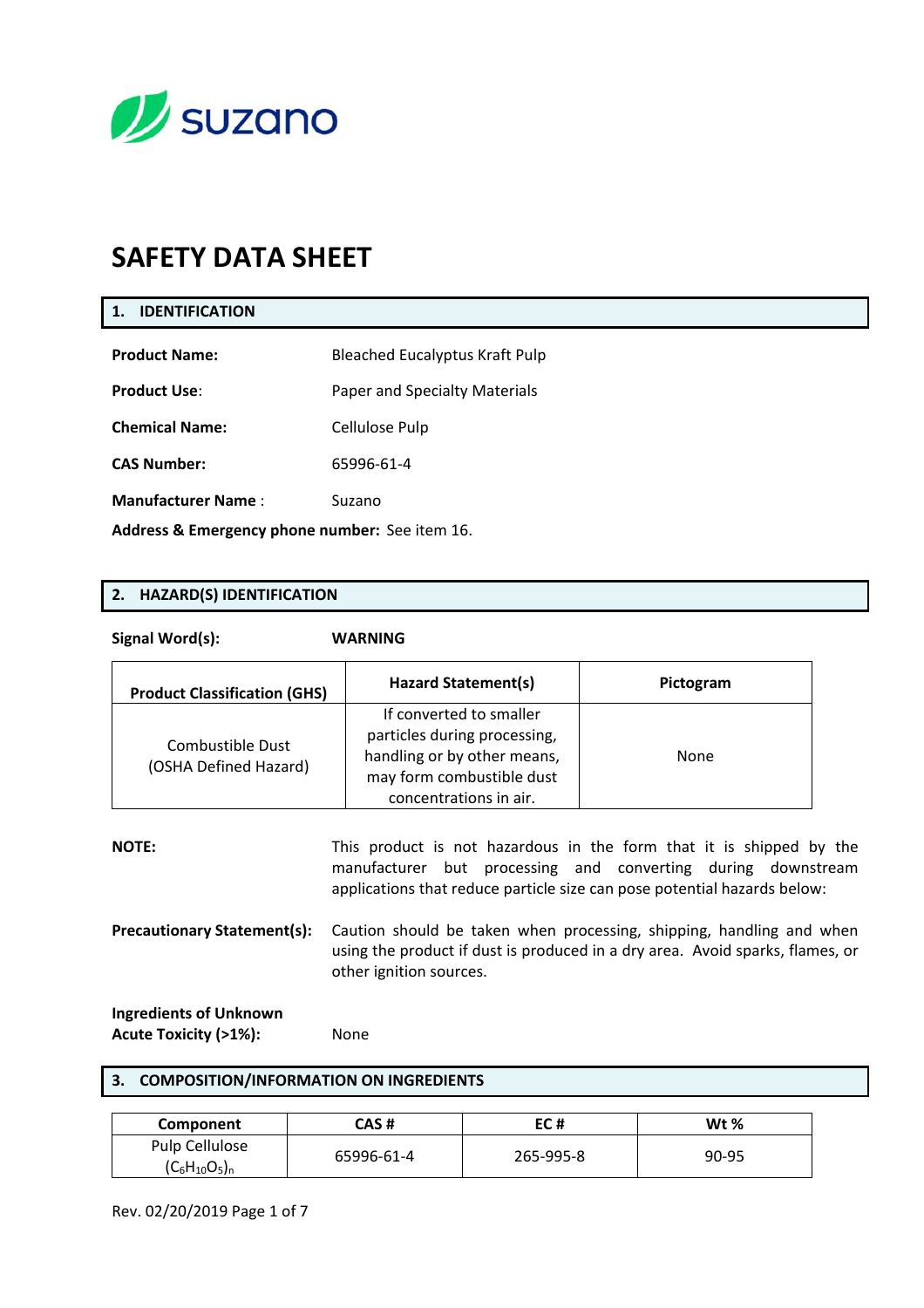### **4. FIRST‐AID MEASURES**

| Eye:<br>Ingestion:          | Dust released may irritate eyes mechanically, causing redness and watering<br>Not applicable under standard product application                             |
|-----------------------------|-------------------------------------------------------------------------------------------------------------------------------------------------------------|
| Inhalation:                 | In case of inhaling dust, move to an area of fresh air. Seek medical assistance<br>should constant irritation, severe coughing or trouble breathing occurs. |
| <b>Skin Contact:</b>        | Does not apply for standard product application                                                                                                             |
| <b>Skin Absorption:</b>     | Not known and unlikely to be absorbed into skin                                                                                                             |
| <b>Symptoms or Effects:</b> | Acute symptom from dust can cause eye irritation. Seek medical help if eye<br>irriation persists and/or breathing difficulty occurs.                        |

### **5. FIRE‐FIGHTING MEASURES**

| <b>Extinguishing Media:</b>                                                      | Water will extinguish cellulose that is on fire. Other extinguishing media may<br>be used for preventing spread of fire. |  |
|----------------------------------------------------------------------------------|--------------------------------------------------------------------------------------------------------------------------|--|
| <b>Specific Hazardous</b><br><b>Combustion Products:</b>                         | Smoke, fine particulates, carbon monoxide, carbon dioxide                                                                |  |
| <b>Protective Equipment</b><br><b>Or Precautions for</b><br><b>Firefighters:</b> | Approved fire-fighting protective clothing and breathing<br>protection<br>equipment                                      |  |

### **6. ACCIDENTAL RELEASE MEASURES**

| <b>Personal Precautions,</b>     |                                                                                                                                                                                                                                                                   |
|----------------------------------|-------------------------------------------------------------------------------------------------------------------------------------------------------------------------------------------------------------------------------------------------------------------|
| <b>Protective Equipment, and</b> |                                                                                                                                                                                                                                                                   |
| <b>Emergency Procedures:</b>     | Maintain good housekeeping practices where product is stored and used to<br>avoid excessive dust exposure that may lead to eye and inhalation irritation.<br>Remove dust to prevent accumulation. Use dust mask and eye protection in<br>poorly ventilated areas. |
| <b>Methods and Materials for</b> |                                                                                                                                                                                                                                                                   |
| Containment:                     | Broom and vacuum dust collection                                                                                                                                                                                                                                  |
| 7. HANDLING AND STORAGE          |                                                                                                                                                                                                                                                                   |
|                                  |                                                                                                                                                                                                                                                                   |

Precautions: Store in a dry, cool location away from sources of ignition, flames, and/or sparks. Use an approved face shield and gloves when cutting unitized wires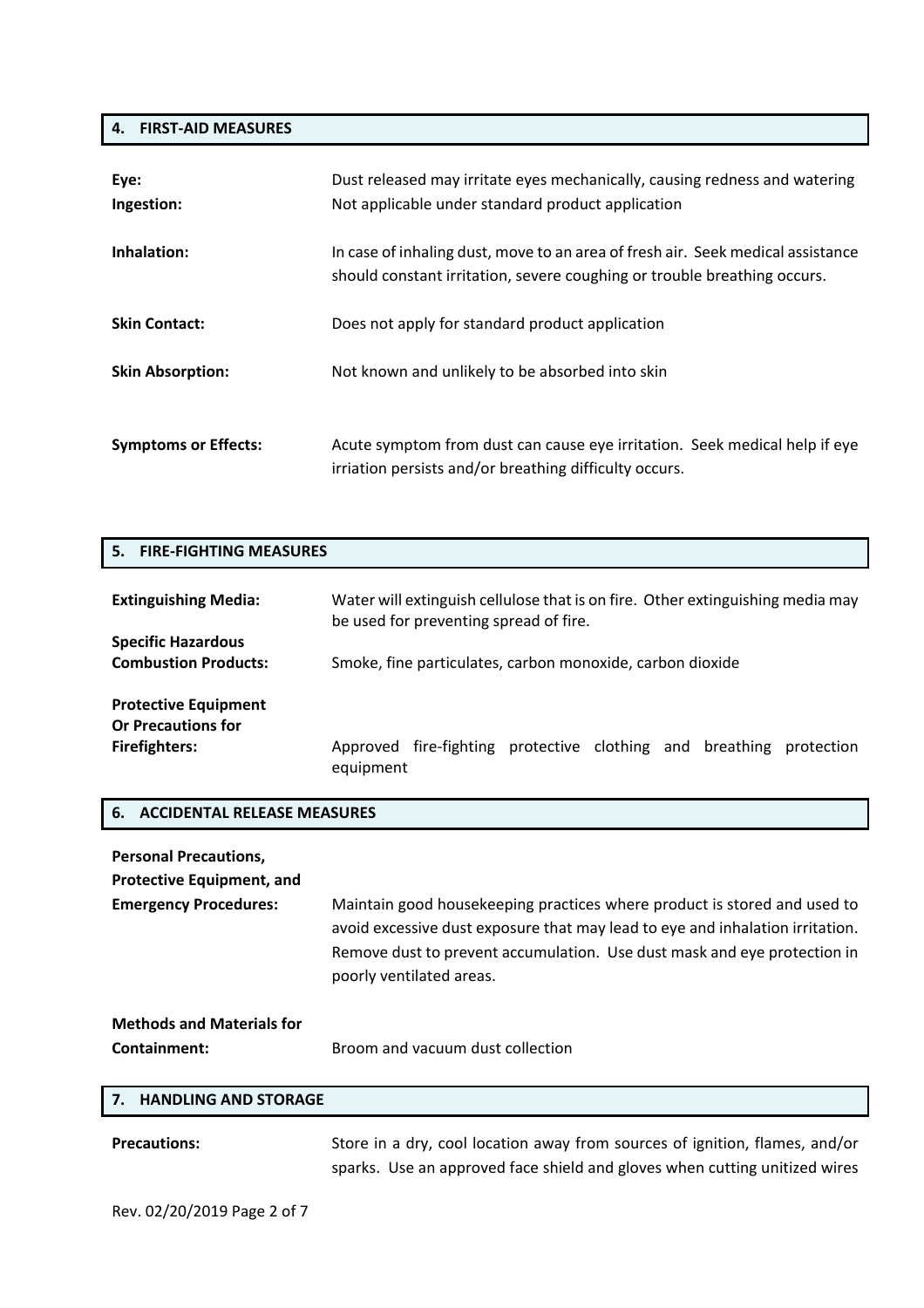to prevent injury when wires snap open. Each bale weighs 250  $kg<sup>1</sup>$  and one unite (8 bales) weighs 2.0 metric tons. For handling purposes, bale wires should not be used as hooking point for transport and handling.

Safe Storage: Units (8 bales) should be stacked on level ground, to prevent bales from falling over. Top units must straddle two of the lower units to improve stability. If units are damaged during transportation or handling, do not stack. Prolonged storage in humid conditions may cause bales to absorb moisture leading to change in shape rendering stacks unstable. Store in areas free of moisture and with adequate fire protection sprinkler systems.

 $15 \text{ mg/m}^3$  OSHA Total Dust

For flash pulp, each bale weighs 200 kg.

### **8. EXPOSURE CONTROLS/PERSONAL PROTECTION Ingredient** | Exposure Limits | Agency | Description Cellulose PEL – TWA  $5 \text{ mg/m}^3$  OSHA Respirable Dust TLV – TWA  $10 \text{ mg/m}^3$  ACGIH Total Dust PEL – TWA

### **Appropriate Engineering**

**Controls:** Use general mechanical and/or local exhaust ventilation system to minimize dust concentrations below guidelines

# **Personal Protective**

**Special Requirements:** 

**Equipment (PPE):** *Eyes***:** Use safety glasses or goggles when dust levels are elevated *Respiratory:* Wear NIOSH approved dust mask and/or air purifying respirator when allowable exposure limits may exceeded.

### **8. EXPOSURE CONTROLS/PERSONAL PROTECTION (CONTINUED)**

| <b>Protective Gloves:</b> | Wear gloves to prevent mechanical irritation from |
|---------------------------|---------------------------------------------------|
|                           | handling                                          |
| <b>Skin Protection:</b>   | Outer garments may be desired in significantly    |
|                           | dusty areas                                       |
| None                      |                                                   |

### **9. PHYSICAL AND CHEMICAL PROPERTIES**

| Appearance:                            | Paper sheets, rolls, or bales – white in color. |
|----------------------------------------|-------------------------------------------------|
| Upper/Lower Explosive Limit: NAP       |                                                 |
| Odor:                                  | None                                            |
| <b>Vapor Pressure:</b>                 | <b>NAP</b>                                      |
| Vapor Density (Air = $1$ ):            | <b>NAP</b>                                      |
| $D_{01}$ , 02/20/2010 $D_{202}$ 2 of 7 |                                                 |

Rev. 02/20/2019 Page 3 of 7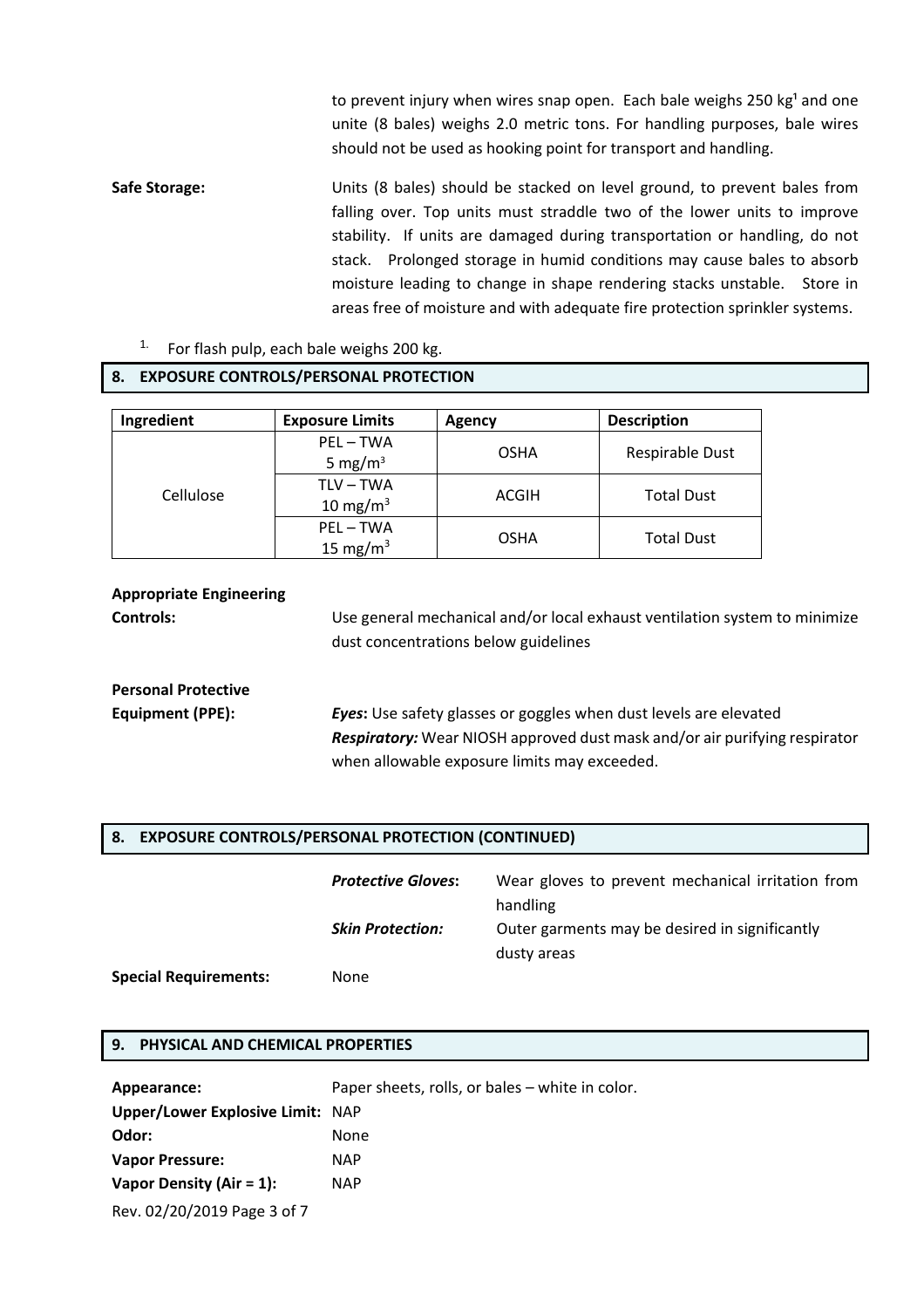| <b>Relative Density:</b>          | <b>NAP</b>  |
|-----------------------------------|-------------|
| pH:                               | NAP         |
| <b>Melting Point:</b>             | NAP         |
| <b>Freezing Point:</b>            | <b>NAP</b>  |
| Solubility:                       | $< 1.0\%$   |
| <b>Boiling Point:</b>             | <b>NAP</b>  |
| <b>Boiling Point Range:</b>       | <b>NAP</b>  |
| <b>Flash Point:</b>               | NAP         |
| <b>Evaporation Rate:</b>          | NAP         |
| Flammability:                     | <b>NAP</b>  |
| <b>Partition Coefficient:</b>     | NAP         |
| <b>Auto Ignition Temperature:</b> | 450°F/232°C |
| <b>Decomposition Temperature:</b> | NAP         |
| Viscosity:                        | NAP         |

### **10. STABILITY AND REACTIVITY**

| Stability:                                  | $\square$ Unstable                        | $\boxtimes$ Stable                                                  |
|---------------------------------------------|-------------------------------------------|---------------------------------------------------------------------|
| <b>Hazardous Polymerization:</b>            | $\square$ May Occur                       | $\boxtimes$ Will Not Occur                                          |
| <b>Conditions to Avoid:</b>                 | <b>NAP</b>                                |                                                                     |
| <b>Sensitivity to Static Discharge: NAP</b> |                                           |                                                                     |
| Incompatibility:                            | Avoid sources of ignition, sparks, flames |                                                                     |
| <b>Reactivity:</b>                          | <b>NAP</b>                                |                                                                     |
| <b>Hazardous Decomposition:</b>             | smoke fine particulates                   | Combustion by-products include carbon dioxide, carbon monoxide, and |

| <b>11. TOXICOLOGICAL INFORMATION</b>   |                                                                                                                                                                                    |  |
|----------------------------------------|------------------------------------------------------------------------------------------------------------------------------------------------------------------------------------|--|
| <b>Routes of Exposure:</b>             | Eyes and inhalation from cellulose converted into dust form                                                                                                                        |  |
| <b>Signs and Symptoms of Exposure:</b> |                                                                                                                                                                                    |  |
| Acute Health Hazards:                  | Not applicable in purchased form. Dust may irritate eyes and cause mild<br>irritation if inhaled.                                                                                  |  |
| Chronic Health Hazards:                | Cellulose dust has not been shown to produce significant disease or toxic<br>effects when exposure limits are met. Cellulose is poorly soluble and has a<br>low order of toxicity. |  |
| <b>Carcinogenicity Listing:</b>        | NTP: None                                                                                                                                                                          |  |
|                                        | IARC: None                                                                                                                                                                         |  |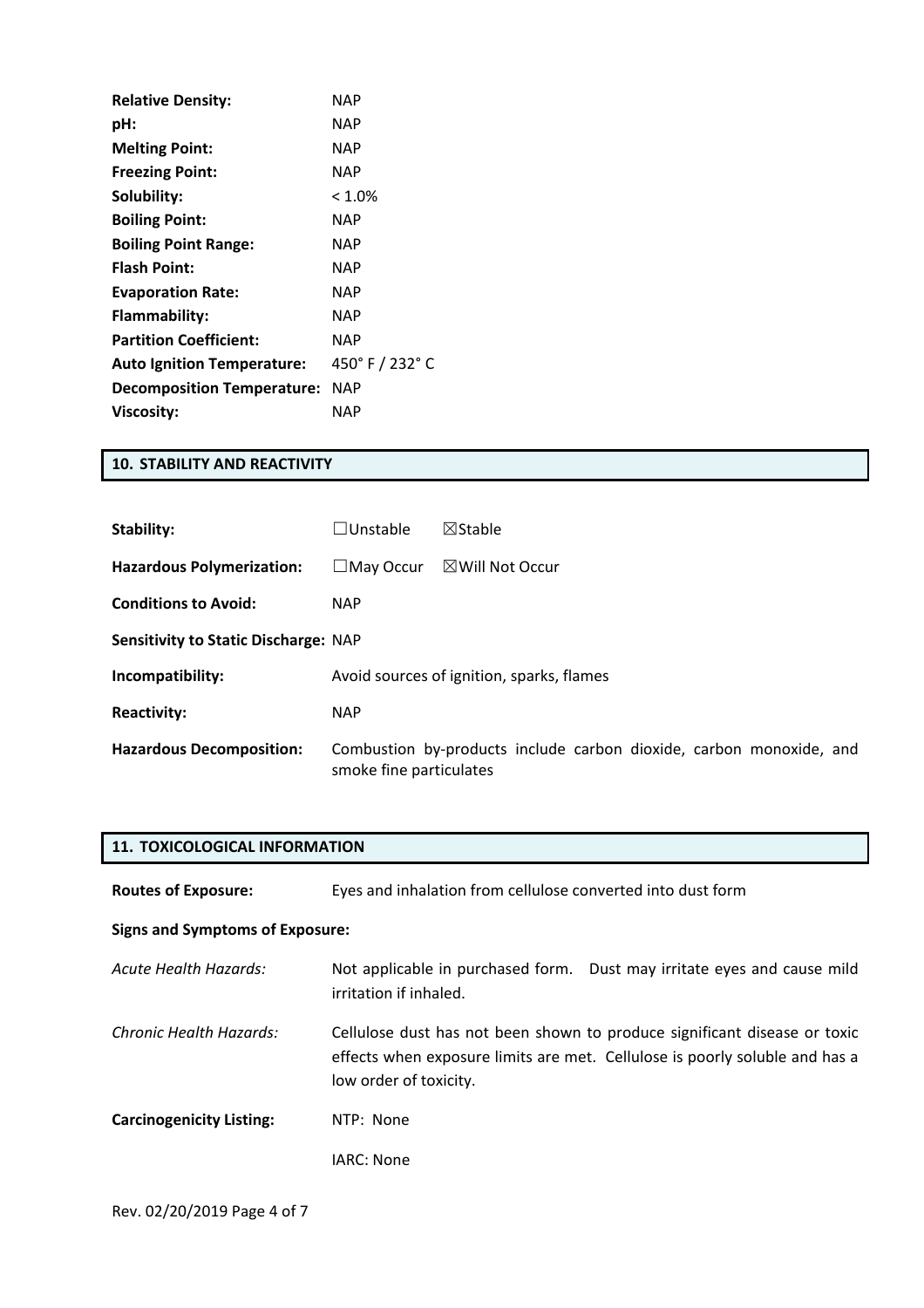### OSHA: None

**Toxicity Data:** Cellulose LC<sub>50</sub> (rats, inhalation) = 5,800 mg/m<sup>3</sup>/4 hours (source: Registry of Toxic Effects Chemical Substance (RTECS), National Institute for Occupational Safety and Health – provided by Canadian Center of Occupational Health and Safety, CCINFO, May 1995).

| <b>12. ECOLOGICAL INFORMATION</b>                    |                                                                                                                                                                             |  |
|------------------------------------------------------|-----------------------------------------------------------------------------------------------------------------------------------------------------------------------------|--|
| <b>Ecotoxicity:</b>                                  | No data are available                                                                                                                                                       |  |
| Persistence and degradability: No data are available |                                                                                                                                                                             |  |
| <b>Bioaccumulative Potential:</b>                    | No data are available                                                                                                                                                       |  |
| <b>Mobility in Soil:</b>                             | Not expected to migrate into the groundwater or traverse significant<br>distance from the release location                                                                  |  |
| <b>Other Adverse Effects:</b>                        | No data are available                                                                                                                                                       |  |
| <b>13. DISPOSAL CONSIDERATIONS</b>                   |                                                                                                                                                                             |  |
| <b>Disposal Method:</b>                              | This product is not considered hazardous waste and may be disposed in a<br>landfill or incinerated in accordance with local, state, and federal regulatory<br>requirements. |  |

| <b>14. TRANSPORT INFORMATION</b> |                                                                                                                                                                                                                                                                                                                                                                                                   |
|----------------------------------|---------------------------------------------------------------------------------------------------------------------------------------------------------------------------------------------------------------------------------------------------------------------------------------------------------------------------------------------------------------------------------------------------|
| Mode:                            | Air, Land, Water – Cellulose is not regulated as a hazardous material by the<br>U.S. Department of Transportation and Canadian Transportation of<br>Dangerous Good (TDG). Cellulose is not listed as a hazardous material by<br>IMDG or IATA. Cellulose is not listed as a dangerous good by the European<br>Agreement concerning the international carriage of dangerous goods by<br>road (ADR). |

| 14. TRANSPORT INFORMATION (CONTINUED)                      |            |  |
|------------------------------------------------------------|------------|--|
| <b>UN/NA Number:</b>                                       | <b>NAP</b> |  |
| <b>Proper Shipping Name:</b>                               | <b>NAP</b> |  |
| Hazard Class(es):                                          | <b>NAP</b> |  |
| <b>Packing Group:</b>                                      | <b>NAP</b> |  |
| <b>Environmental Hazards:</b>                              | <b>NAP</b> |  |
| <b>DOT Labels Required:</b>                                | <b>NAP</b> |  |
| <b>Special Precautions:</b><br>Rev. 02/20/2019 Page 5 of 7 | <b>NAP</b> |  |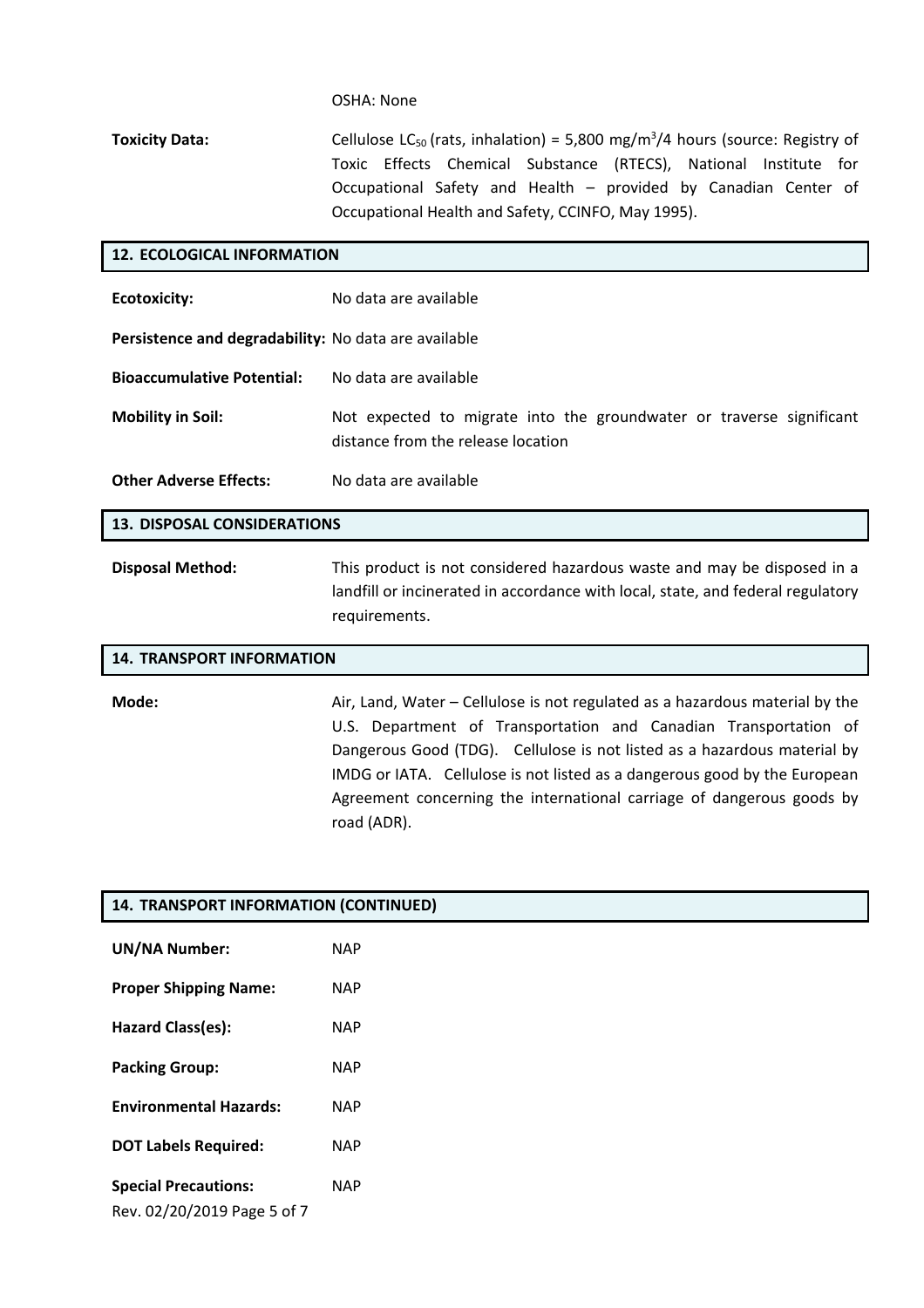### **15. REGULATORY INFORMATION**

| TSCA:                        | Ingredients of this product are either listed on the Toxic Substance Control<br>Act (TSCA) or are exempt from the TSCA inventory under 40 CFR 720.30                                                                           |
|------------------------------|--------------------------------------------------------------------------------------------------------------------------------------------------------------------------------------------------------------------------------|
| <b>CERCLA:</b>               | This product does not contain ingredients which are subject to the<br>requirements for reporting of CERCLA                                                                                                                     |
| DSL:                         | Cellulose is listed on the Canadian Domestic Substance List                                                                                                                                                                    |
| <b>European REACH:</b>       | This product contains less than 0.1% of any Substance of Very High Concern<br>(SVHC) listed in REACH. Therefore, none of the REACH pre-registration,<br>registration, notification and/or conditions of the restriction apply. |
| <b>ENCS:</b>                 | Cellulose is not listed or is exempt from Japanese Existing and New Chemical<br>Substances List as regulated by the Ministry of International Trade and<br>Industry.                                                           |
| OSHA:                        | Cellulose dust is a regulated hazard under the OSHA Hazard Communication<br>Standard (29 CFR 1910.1200). The product shipped in its current form is not<br>regulated as a OSHA hazardous chemical.                             |
| <b>SARA 313 Information:</b> | The product does not contain any chemical ingredient(s) with known CAS<br>numbers that exceed the de minimis reporting levels established by SARA<br>Title III, section 313 and 40 CFR section 372.                            |

### **15. REGULATORY INFORMATION (CONTINUED)**

# **SARA 311/312 Hazard**

| SARA 311/312 Hazard          |                                                                                                                                                                                                                         |     |  |
|------------------------------|-------------------------------------------------------------------------------------------------------------------------------------------------------------------------------------------------------------------------|-----|--|
| Category:                    | This product has been reviewed according to the EPA Hazard Categories:<br>promulgated under SARA Title III, Sections 3111 and 312 and is considered,<br>under applicable definitions, to meet the following categories: |     |  |
|                              | An immediate (acute) health hazard:                                                                                                                                                                                     | No. |  |
|                              | A delayed (chronic) health hazard:                                                                                                                                                                                      | No. |  |
|                              | A corrosive hazard:                                                                                                                                                                                                     | No. |  |
|                              | A fire hazard:                                                                                                                                                                                                          | No. |  |
|                              | A reactivity hazard:                                                                                                                                                                                                    | No. |  |
|                              | A sudden release hazard:                                                                                                                                                                                                | No. |  |
| <b>WHMIS Classification:</b> | Not considered a controlled product                                                                                                                                                                                     |     |  |
|                              |                                                                                                                                                                                                                         |     |  |